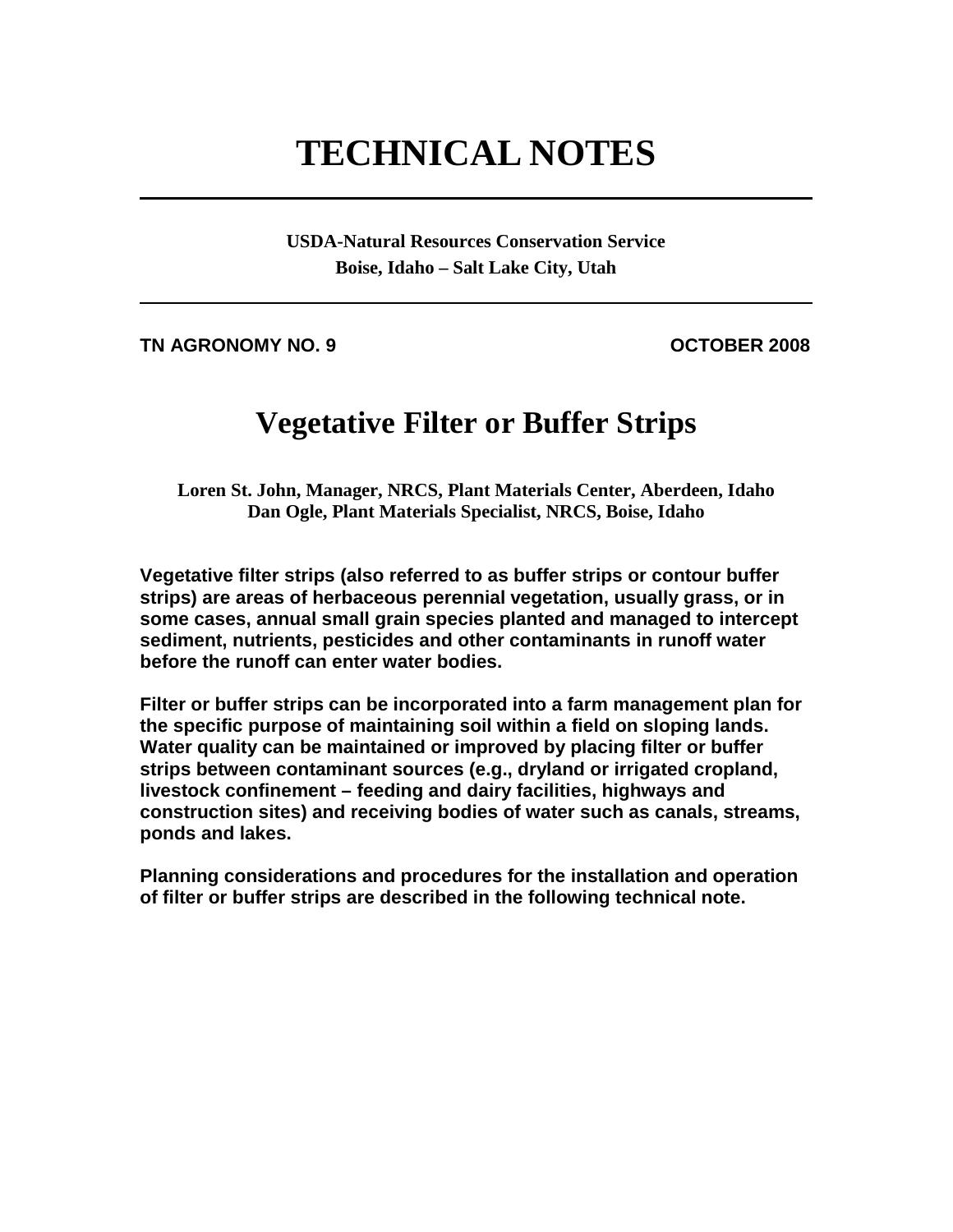Filter or Buffer Strips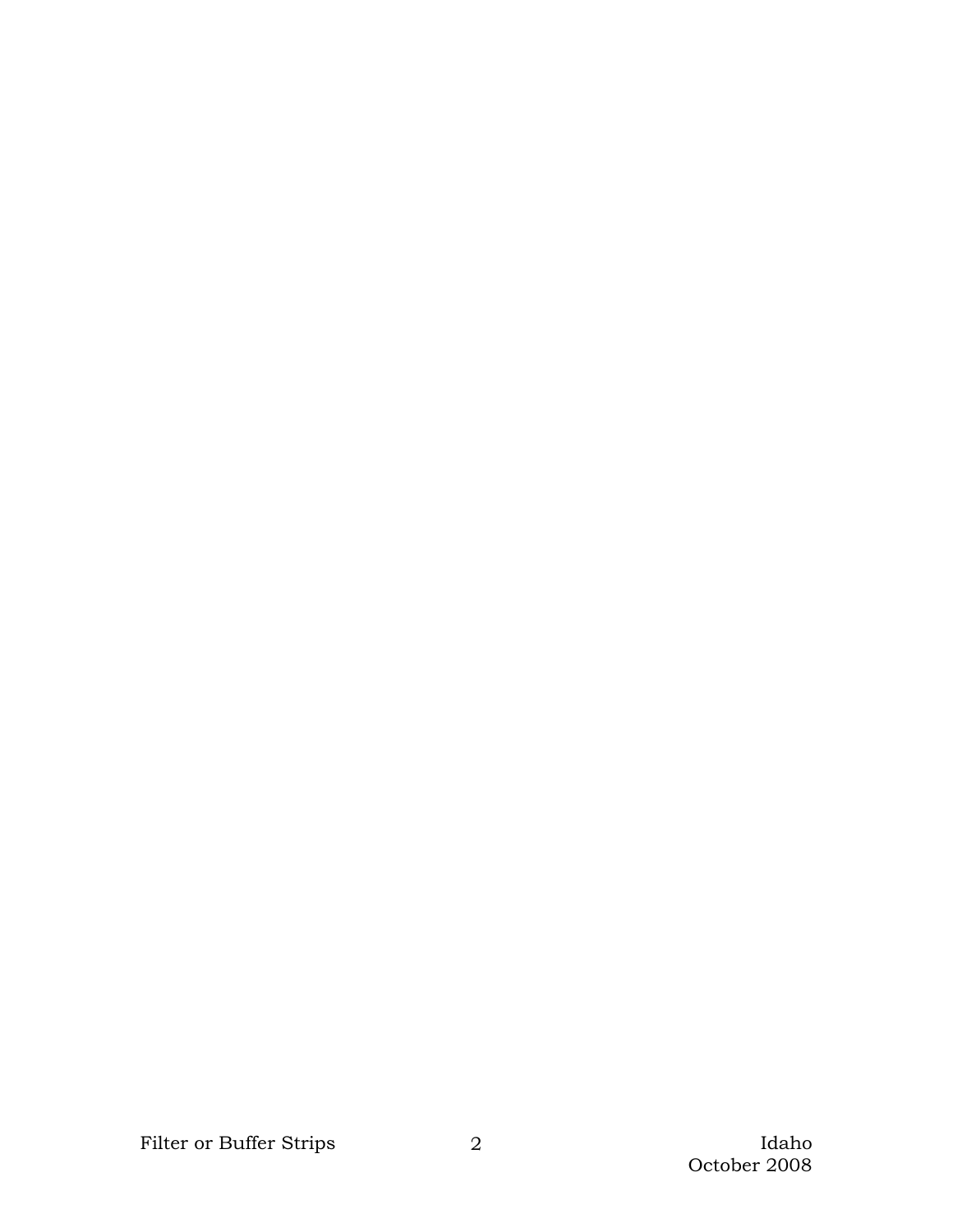



# **VEGETATIVE FILTER OR BUFFER STRIPS**

#### **Loren St. John, Manager, NRCS, Plant Materials Center, Aberdeen, Idaho Dan Ogle, Plant Materials Specialist, NRCS, Boise, Idaho**

Vegetative filter or buffer strips are narrow areas or strips of close-growing vegetation intended to slow the velocity of runoff water, allowing settling of suspended soils particles, infiltration of runoff and soluble pollutants in runoff, adsorption of pollutants on soil and plant surfaces and uptake of soluble pollutants by plants.

Simply said, filter or buffer strips slow runoff and trap sediment, nutrients, pathogens, and pesticides.



**The Effectiveness of the Filter or Buffer Strip Depends on Several Factors**

- **Type of pollutant** sediment; soluble nutrients and pesticides; sediment-bound nutrients and pesticides; plant nutrients; pathogens
- **Source of pollutant** runoff and erosion from susceptible construction and development sites, livestock confinement areas, cropland where manure and inorganic fertilizer are applied, and other point and non-point sources of contaminants
- **Soil properties** soil texture, slope, soil permeability, surface roughness and compaction all affect runoff, as does the erosivity of the soil
- **Plant cover** the amount of plant cover, the type of plant cover and whether the cover is a perennial or annually planted vegetation all influence the effectiveness of the filter strip

Filter or Buffer Strips 3 and 11 Idaho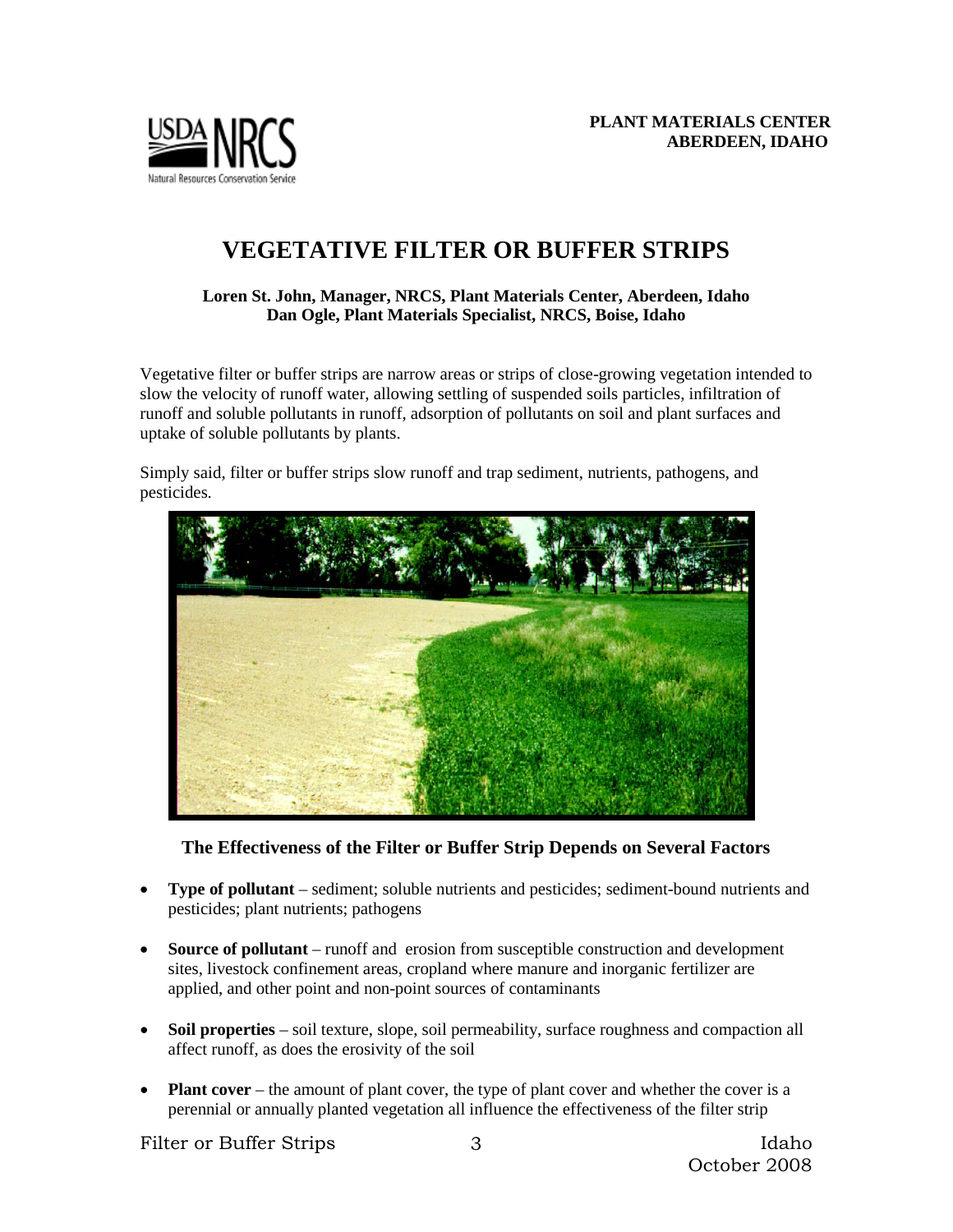## **Filter or Buffer Strips Improve Water Quality**

Research has helped us understand the effectiveness of filter or buffer strips for various purposes.

In a Virginia study, orchardgrass, a bunchgrass, was observed for its ability to filter sediments and nutrients. It was found that a 30- foot filter strip of orchardgrass removed an average of 90 percent of the incoming sediment, 80 percent of the total phosphorus (P) and 70 percent of the total nitrogen (N).

In a Minnesota study of contamination from livestock feedlots and confinement; corn, orchardgrass, sorghum and oat filter strips reduced suspended solids and dissolved nutrients by 80 percent, with total N reduced 84 percent, soluble P reduced 76 percent and bacterial contamination (fecal coliform) reduced about 70 percent during a 2.5 inch/hour- 70 minute rainfall event.

Regarding the effectiveness of filter strips to reduce nutrient runoff from pastures fertilized with manure or inorganic nutrient sources, a 30- foot filter strip of tall fescue, a bunchgrass, removed 90 percent of the incoming N and P in the runoff.

#### **30 feet of Filter Strip**

• Trapped 80-90% of sediment

- Removed 80% of total P
- Removed 70% of total N

In northern states, dairy operations are often faced with accumulating and storing animal waste for periods of 4- 6 months, when soils are frozen and land application is not practical. Studies in Montana evaluated tall fescue planted in 90- foot filter strips compared to fallow conditions and the resulting reduction of nitrates and bacteria originating from stockpiled dairy livestock manure:

- Significant concentrations of nitrate nitrogen were measured in the untreated runoff water
- Concentration of nitrate nitrogen was less than 0.1 mg per liter in runoff leaving the tall fescue filter strips
- Filter strips reduced the nitrate nitrogen losses in runoff water more than 95 percent
- Reduction in bacterial contamination compared to the control ranged from 54 to 87 percent in the runoff water after passing through the tall fescue filter strip
- The filter strip resulted in 87 percent reduction in bacterial contamination, however, fecal coliform populations in the runoff water from the filter strip remained substantially elevated
- Although the filter strip did not eliminate bacterial contamination, the concentration of bacteria was reduced significantly by the filter strip

The Bridger, Montana, NRCS, Plant Materials Center studied sediment trapping from fallowed cropland fields using perennial grass and annual small grain filter strips. Western wheatgrass,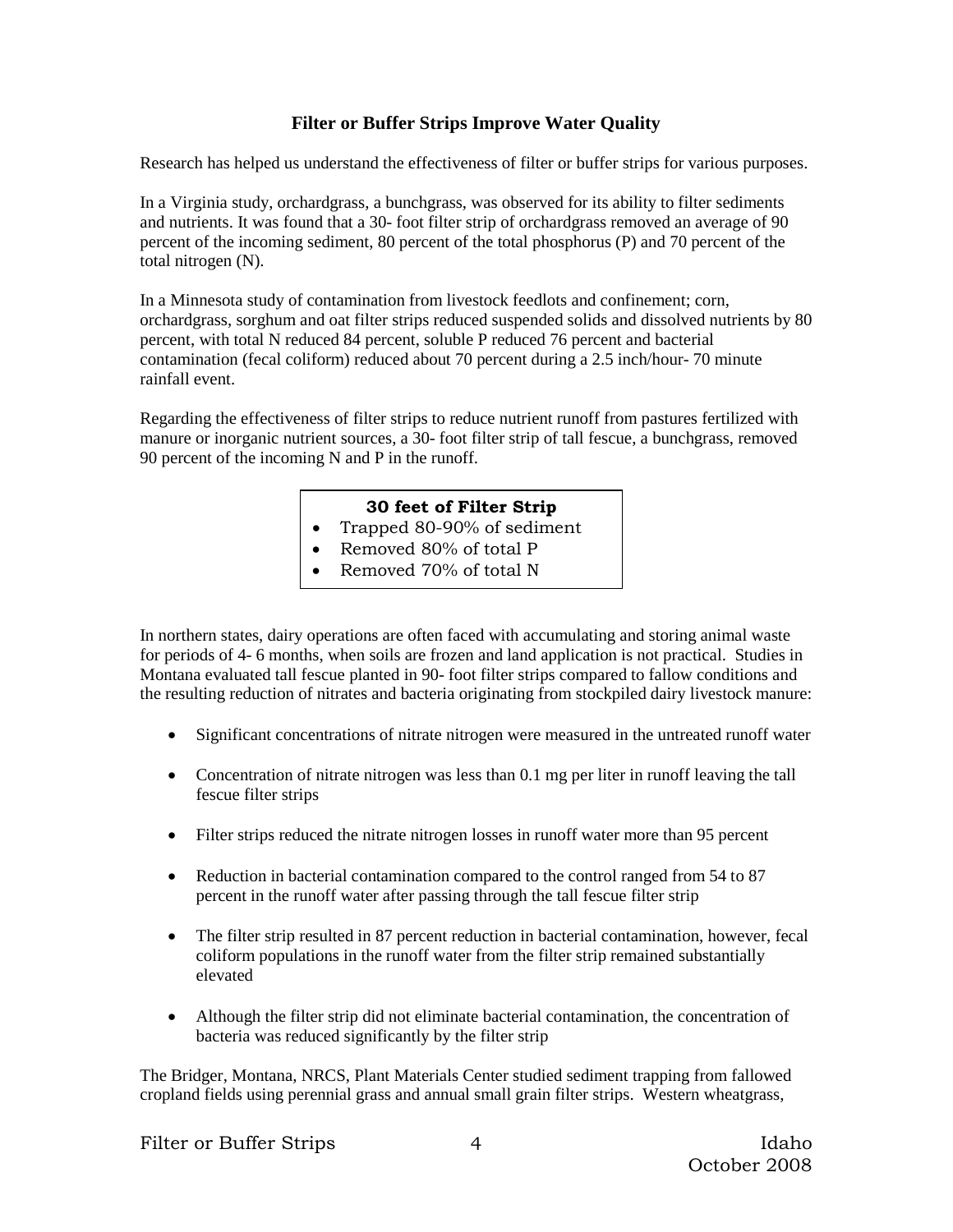thickspike wheatgrass, pubescent wheatgrass, intermediate wheatgrass, smooth brome, crested wheatgrass and spring and fall- seeded wheat were evaluated in 40- foot strips. The following summarized these studies:

- All filter strip species evaluated were effective in significantly reducing sediment concentration in runoff as compared to no vegetative cover
- The filter strips reduced the sediment concentration by about 80 percent
- Annual small grain filter strips were not as effective as perennial cool season grasses in reducing sediment in runoff

However, studies by the Agricultural Research Service at Kimberly, Idaho have determined that small grain filter strips planted at the end of furrow irrigated fields can be very effective at reducing pollutants in irrigation tail water. Their research indicates:

- Filter strips filter both surface and shallow groundwater before it enters drainage canals, streams, ponds or lakes
- Reduces up to 60 percent of sediment (maintains sediment in the field)
- Reduces approximately 40 percent (on average) of adsorbed phosphorus
- Removes nitrate and phosphorus from surface runoff which is stored in growing plants in filter strip
- May remove up to 60 percent of pathogens from runoff
- Provides food and cover for wildlife and improved fish habitat in perennial streams, ponds and lakes

Considerable research has shown that filter or buffer strips can remove large quantities of sediment and nutrients, as well as infiltrating a significant portion of the inflow. However, there is likely to be significant variability in the performance of these systems. In general, sediment reductions of 50% or greater are typical. Nutrients and pesticides that are strongly bound to sediment have reductions similar to, but slightly lower than, sediment reductions. Dissolved contaminants have lower reductions on average, and the magnitude of reduction is positively correlated with infiltration. A variety of factors (ratio of drainage area to filter or buffer strip area, soil properties, storm characteristics, site topography, vegetative characteristics, etc.) impact the effectiveness of vegetative filters, so the design of filter or buffer strips must consider these factors in order to achieve water quality objectives.

### **Designing Vegetative Filter or Buffer Strips**

The following represents the minimum criteria for design of the filter or buffer strip.

1. Filter strips should be located between the contaminant source and water body being protected

Filter or Buffer Strips 5 11 and 10 and 10 and 10 and 10 and 10 and 10 and 10 and 10 and 10 and 10 and 10 and 10 and 10 and 10 and 10 and 10 and 10 and 10 and 10 and 10 and 10 and 10 and 10 and 10 and 10 and 10 and 10 and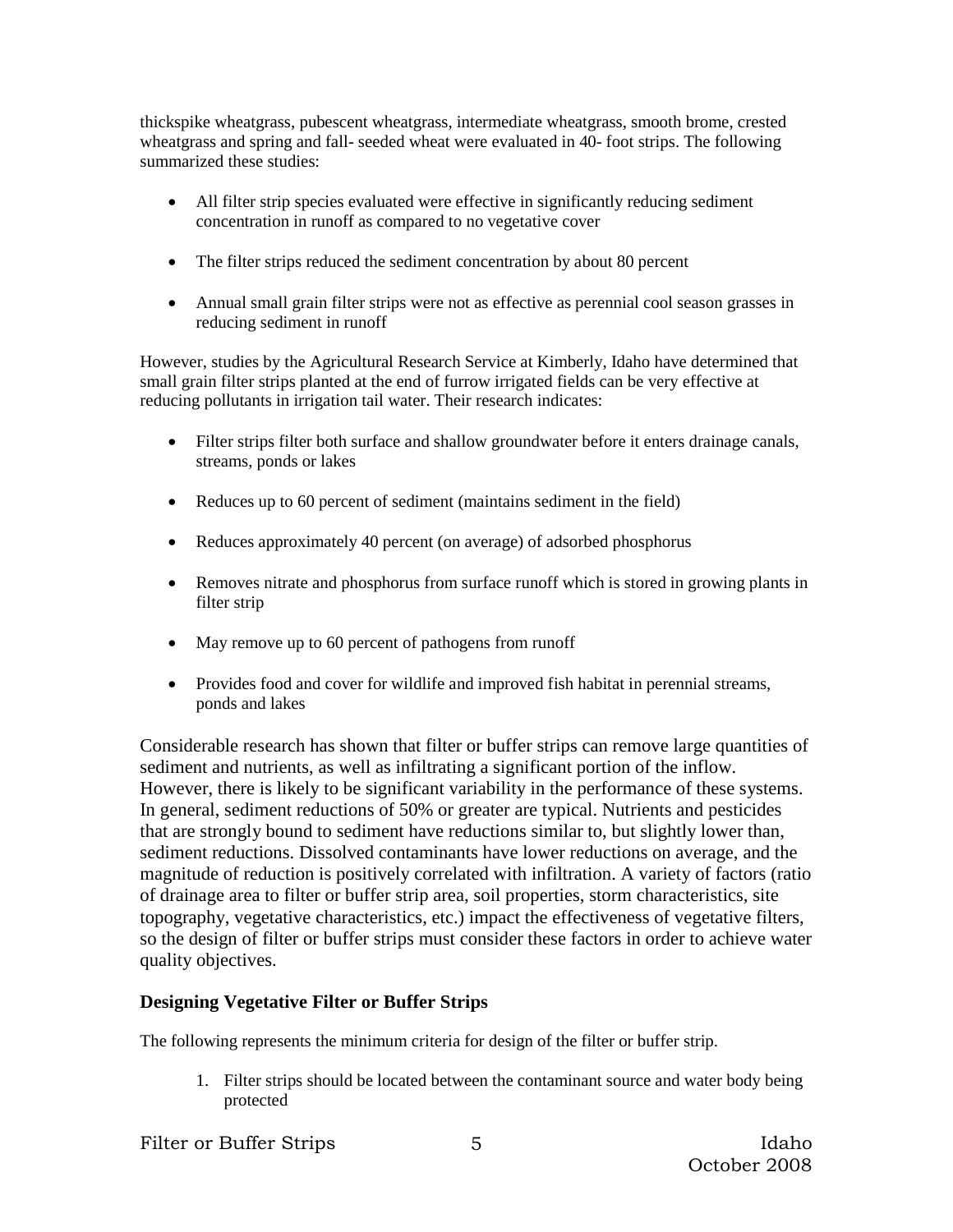- 2. Filter strips should be designed on or near the contour of the land
- 3. Select plant species that are adapted to the soils and climatic conditions in the area
- 4. Sod- forming species reduce runoff most effectively. A mixture of sod- forming and bunch- forming species may be appropriate when objectives are to preserve soil quality and also maintain cover, food and habitat for wildlife
- 5. Manage plantings so dense, stiff and upright vegetation is maintained at all times this may require periodic mowing to a 3- 5 inch height
- 6. The width of the filter strip will vary according to drainage area, slope and soil texture – as soil textures become finer, the percentage of silt and clay increases and water permeability decreases; on sites with soil textures finer than silt loams, width of filter strip should be increased. Drainage area to filter strip area ratios that exceed 50:1 may require wider strips.

| <b>Slope</b>    | <b>Minimum Width</b> |  |  |
|-----------------|----------------------|--|--|
| $0 - 3$ percent | 20 feet              |  |  |
| 4-9 percent     | 25 feet              |  |  |
| 10-15 percent   | 30 feet              |  |  |
| $16 + percent$  | 40 feet              |  |  |

### **Additional Criteria for Filter Strips under Surface (Furrow) Irrigated Conditions**

Filter strips slow the velocity of water at the end of a furrow, allowing sediment to settle before it enters the tail water ditch. Follow these tips to plan a filter strip that works at optimum efficiency:

#### **1. Use on 1- 3 % slopes**

Filter strips for surface irrigated conditions are most effective on field slopes near 2 percent with shallow water flow conditions. They are not suitable on fields with steep slopes because runoff will flow to and through the strip too fast resulting in concentrated flows. Fields with nearly level slopes such as laser leveled basins are also not suitable, because the gradient is not sufficient to allow water to flow through the filter strip.

#### **2. Use a combination of conservation practices to reduce erosion**

Filter strips reduce the amount of soil leaving a field but do not affect how much erosion is occurring within a field. Filter strips with excess sediment loading will rapidly fill with sediment and become ineffective. Filter strips on furrow irrigated fields usually have a useful life of about 1- 2 years. When low residue producing crops such as beans, sugar beets, or potatoes are being produced in a field, the operator should seriously consideration the use of small grain species as a filter strip. In many cases, sediment basins are used in conjunction with filter strips. Implementing practices such as irrigation water management, residue- tillage- mulch till management and the use of polyacrylamide or cultural practices such as placing straw in irrigation furrows for erosion control can also help keep soil in place.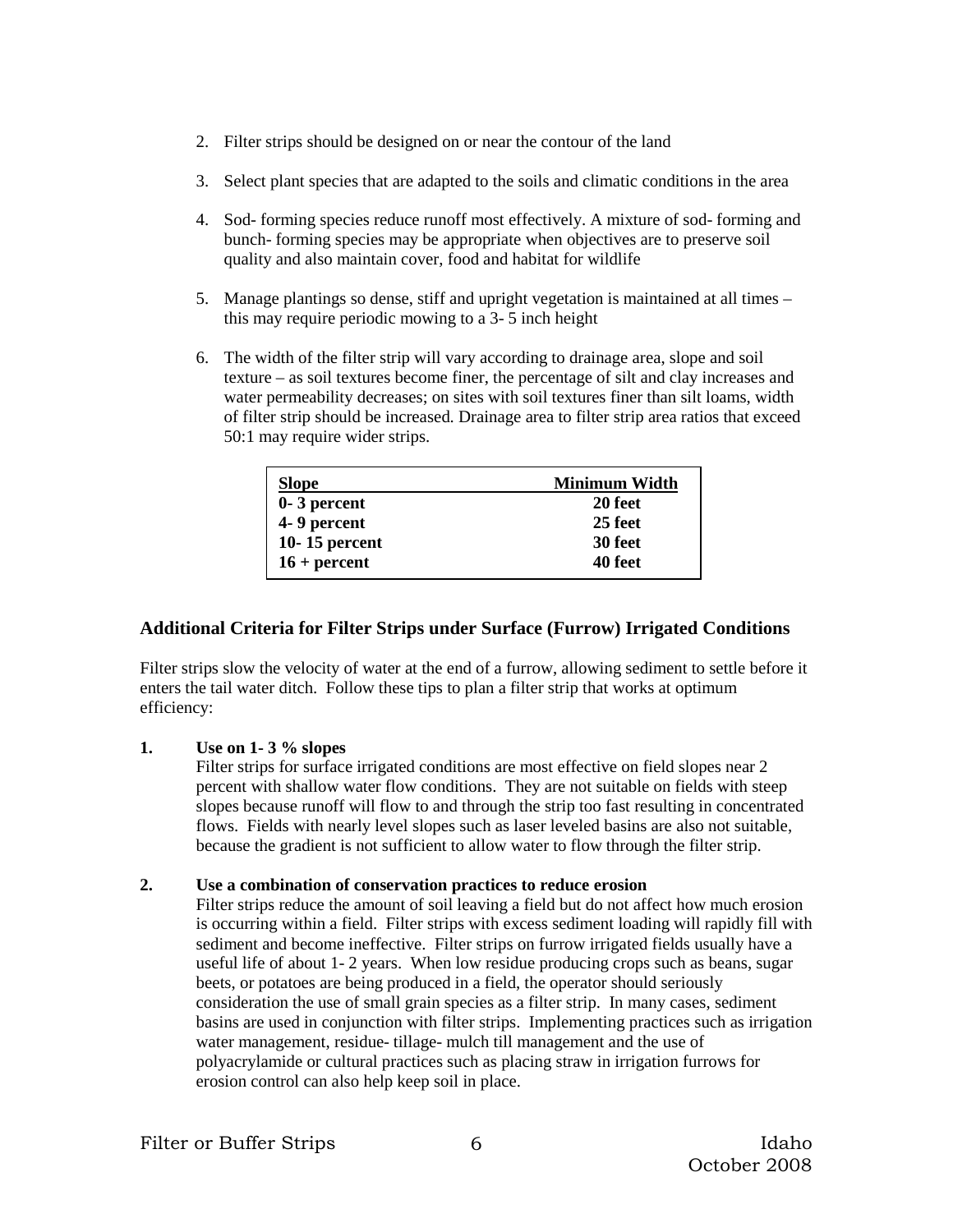

*A small grain strip filtering sediment at the lower end of a sugar beet field*

#### **3. Maintenance is required**

Filter strips are not carefree. For filter strips to be effective, they must be properly operated and maintained. After 1 or more years of sediment collection by the filter strip, field shaping may be necessary to re-distribute sediment and maintain field slope. Perennial filter strips may require harvesting multiple times per year. Harvesting frequency should consider forage quality, regrowth ability of the species, harvest height and the filtering ability of the species. Commitment is essential.



*Small Grain Filtering Irrigation Runoff from New Bean and Corn Crops*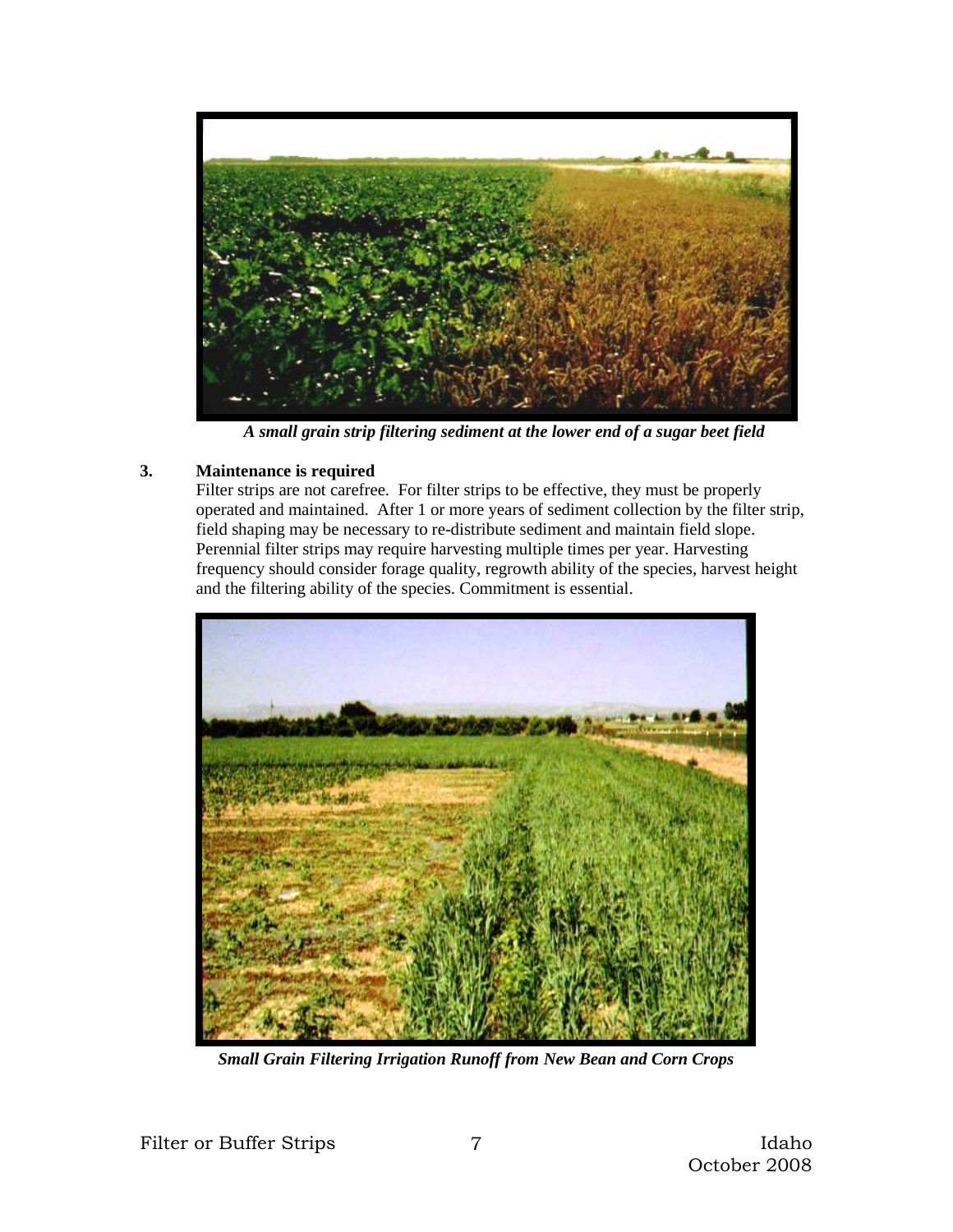#### **Installation and Operation**

The type of crop you choose to use in a filter or buffer strip should fit your farming operation. Any close growing vegetation can be effective in filtering runoff. If you are growing low residue producing crops such as beans, sugar beets or potatoes, consider using small grains for a filter strip. Small grains are ideal, because filter strips on furrow irrigated fields usually have a useful life of about one to two years.

If the field is coming out of alfalfa or grass, leaving a strip of perennial vegetation at the toe of the field to act as a filter is also very effective.

Seeding rates for small grain filter strips should be 1.5- 2.0 times the normal seeding rate for that particular crop (see Table 1). Sediment removal is dependent on stand thickness, which is not always related to an increased seeding rate. Vegetation with stems less than 1 inch apart will trap the most sediment.

Determine actual filter strip widths to fit the situation based on your planting and harvesting equipment. Wider filter strips will collect more sediment.

A furrow irrigated filter strip needs a tail water ditch on the down slope edge to collect runoff that has run through the filter strip.

When using established vegetation (existing alfalfa or grass) as a filter strip, do not leave a dead furrow in front of the strip. A dead furrow will act as a ditch and field runoff will not reach and flow through the filter strip.

Vegetation in a filter strip should be 3- 4 inches tall before the first irrigation for it to function properly. Small grains should be planted as early as possible so they are well established prior to beginning irrigation. The first irrigation of the season can result in almost half of the entire season's soil loss.

**Extremely important: Pull furrows or corrugates one-third of the way into the filter strip.** This will reduce cross channeling and ponding and assure even distribution of runoff through the filter. Do not pull furrows all the way through the filter strip because it destroys the filtering effect.

#### **See Table 1 for species and seeding rates recommended for filter strips.**

For more information contact your nearest Natural Resources Conservation Service field office or the Aberdeen Plant Materials Center at 1691 A South 2700 West, P.O. Box 296, Aberdeen, Idaho 83210, phone (208) 397-4133.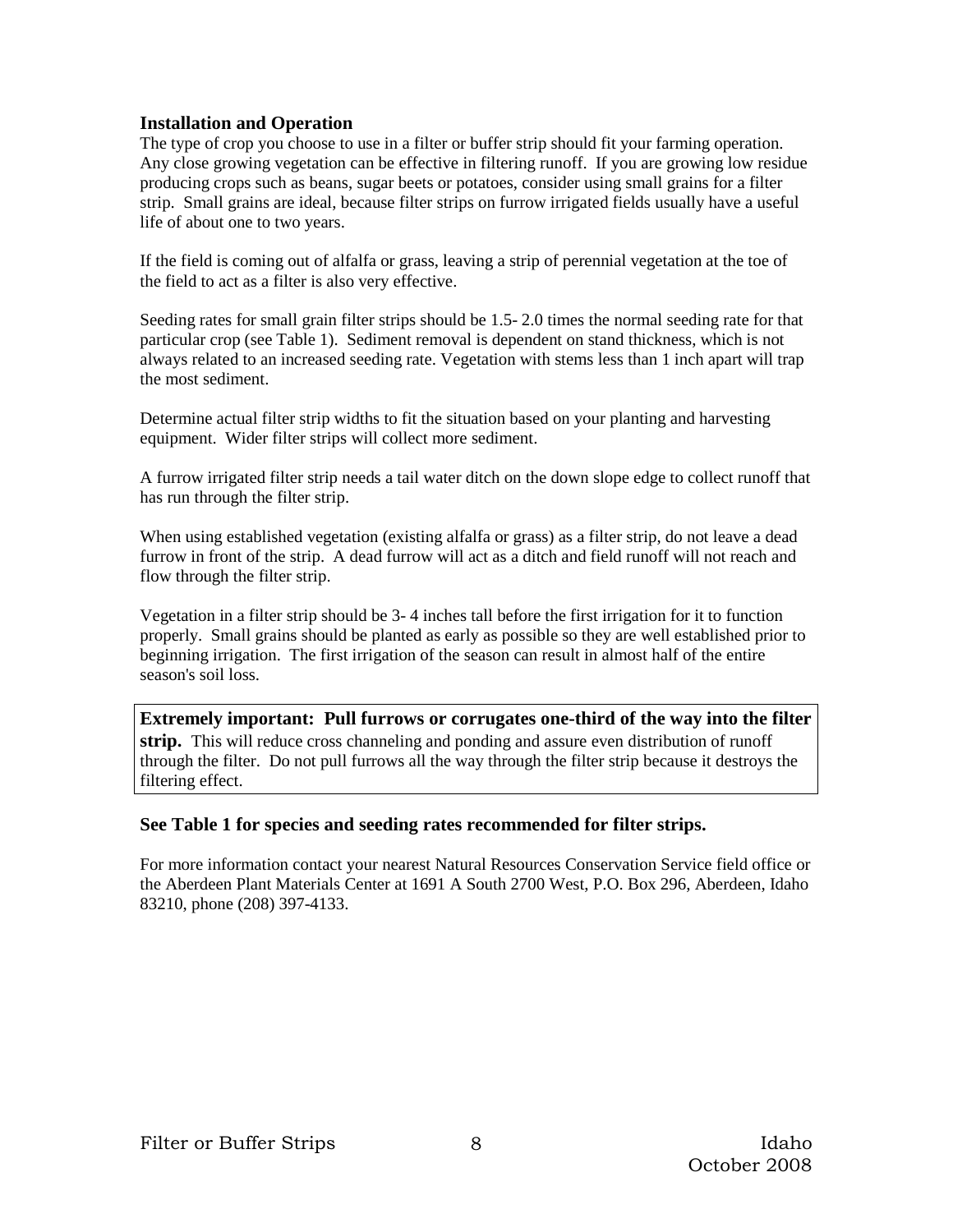#### **References**

Bauder, J.W., J.J. Fajardo, D. Cash and R.A. Fasching. 2002. What is a Vegetative Filter Strip. USDA, NRCS, Montana Agronomy Technical Note No. 87. 4p.

Berg, R.D.; Carter, D.L. 1980. Furrow Erosion and Sediment Losses on Irrigated Cropland. J. Soil and Water Conservation; 35:6; pp. 267-270.

Calkins, B.L., Walker, D.J., Michalson, E.L. and Hamilton, J.R. 1985. Economic Evaluation of Practices for Reducing Sedimentation Under Irrigated Agriculture in Southcentral Idaho. Research Bulletin No. 133. University of Idaho Cooperative Extension Service, Moscow. 19pp.

Carter, D.L. 1990. Soil Erosion on Irrigated Lands. In: Irrigation of Agricultural Crops. Agronomy Monograph no.30. American Soc. Agron. pp. 1143-1171

Carter, D.L.; Berg, R.D.; Sanders, B.J. 1985. The Effect of Furrow Irrigation on Crop Productivity. Soil Sci. Soc. Am. J.; 49: pp. 207-211.

Clary, W.P., Abt, S.R., Thornton, C.I. 1993. Sediment entrapment by stream channel vegetation. In: Management of Irrigation and Drainage Systems - Integrated Perspectives. ASCE, New York, New York. pp. 335-343.

Clausen, J.C.; Meals, D.W. 1989. Water Quality Achievable with Agricultural Best Management Practices. Journal of Soil and Water Conservation; 44:6, pp. 593-596.

Dillaha, T.A., Reneau, R.B., Mostaghimi, S., Shanoltz, V.O. and Magette, W.L. 1987. Evaluating nutrient and sediment losses from agricultural lands: Vegetative Filter Strips. CBP/TRS 4/1987. U.S. Environmental Protection Agency, Region III, Chesapeake Bay Liason Office, Annapolis, MD.

Dillaha, T.A.; Sherrard, J.H.; Lee, D.;Mostaghimi, S.; Shanholtz, V.O. 1988. Evaluation of Vegetative Filter Strips as a Best Management Practice for Feedlots. Water Pollution Control Fed.; 60: pp. 1231-1238.

Everts, C.; Brockway, C. February 1982. Reducing Soil Losses with Filter Strips. Current Information Series No. 587; University of Idaho Cooperative Extension Service, Moscow. 4 pp.

Fogle, A.W.; Barfield, B.J. 1958-. A Low Head Loss Sampling Device for Monitoring Inflow to Natural Vegetated Filter Strips. Trans.- ASAE. St. Joseph Michigan: American Society of Agricultural Engineers; May/June 1993. Vol. 36 (3): pp. 791-793.

Groffman, P.M.; Axelrod, E.A.; Leymunyon, J.L.; Sullivan, W.M. July/September 1991. Denitrification in Grass and Forest Vegetated Filter Strips. Journal of Environmental Quality, Madison, Wisconsin: American Society of Agronomy; Vol. 20(3): pp. 671-674.

Hansen, Niels and Marlon Winger. USDA, NRCS, Salt Lake City, UT. Personal communication relating to filter strips. 2008.

Kouwen, N. and Li, R.M. 1980. Biomechanics of Vegetative Channel Linings. J. of the Hydraulics Division, ASCE, Vol. 106 No.Hy6 pp.1085-1203.

Kouwen, N. 1988. Field Estimation of the Biomechanical Properties of Grass. J. Hydraul. Res.; 26(5): pp. 559-568.

Filter or Buffer Strips 9 11 and 10 and 10 and 10 and 10 and 10 and 10 and 10 and 10 and 10 and 10 and 10 and 10 and 10 and 10 and 10 and 10 and 10 and 10 and 10 and 10 and 10 and 10 and 10 and 10 and 10 and 10 and 10 and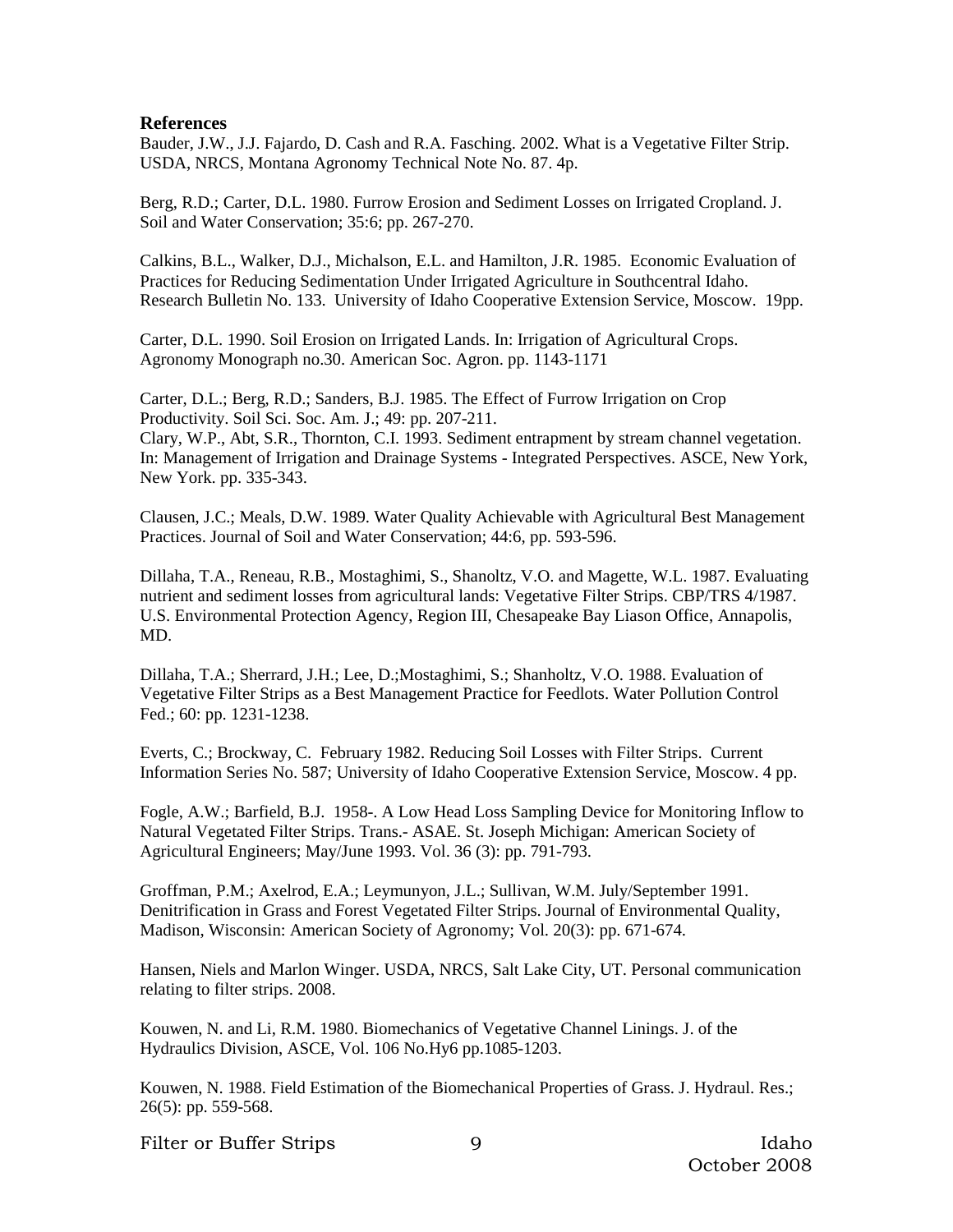Lemunyon, J.L. 1991. Grass Species Influence on the Fate of Nitrogen Entrapped in Vegetated Filter Strips. Abstract of Thesis, University of Rhode Island, USA. 149pp.

Lentz, R.D., I. Shainberg, R.E. Sojka, D.L. Carter. 1992. Preventing Irrigation Furrow Erosion with Small Applications of Polymers. Soil Sci. Soc. Am. J. 56:1926-1932.

Magette, W.L.; Brinsfield, R.B.; Palmer, R.E.; Wood, J.D. 1986. Vegetated Filter Strips for Nonpoint Source Pollution Control. Am. Soc. Agri. Eng. Microfire Collect. St. Joseph, Michigan: The Society. 16pp. Maps.

Magette, W.L.; Brinsfield, R.B.; Palmer, R.E.; Wood, J.D. 1989. Nutrient and Sediment Removal by Vegetated Filter Strips. Transactions of the ASAE, American Society of Agricultural Engineers; 32:2, pp. 663-667.

Magette, W.L. 1987. Vegetated Filter Strips for Agricultural Runoff Treatment. Philadelphia, PA: Region III, U.S. Environmental Protection Agency, XV, 125pp.: ill.

Martel, C.J., Jenkins, T.F., Diener, C.J. and Butler, P.L. 1982. Development of a rational design procedure for overland flow systems. CRREL Report 82-2. U.S. Army Cold Regions Research and Engineering Lab., Hanover, NH

Masterman, R.; Thorne, C.R. 1992. Predicting Influence of Bank Vegetation on Channel Capacity. J. Hydraul. Engineering; 118(7): pp. 1052-1058.

Neibling, W.H.; Alberts, E.E. 1979. Composition and yield of soil particles transported through sod strips. ASAE. Paper No. 79-2065. 12 pp.

Ree, W.O.; Palmer, V.J. 1949. Flow of Water in Channels Protected by Vegetative Linings. USDA-Soil Conservation Service Technical Bulletin 967.

Schellinger, G.R.; Clausen, J.C. 1992. Vegetative Filter Treatment of Dairy Barnyard Runoff in Cold Regions. J. Environ. Quality; 21: pp. 40-45.

Tollner, E.W.; Barfield, B.J.; Hayes, J.C. 1982. Sedimentology of Erect Vegetal Filters. J. Hydraul. Div.; 108 (HY12); pp. 1518-1531.

Walker, D.J., Patterson, P.E., Hamilton, J.R. 1986. Costs and Benefits of Improving Irrigation Return Flow Water Quality in the Rock Creek, Idaho, Rural Clean Water Project. Research Bulletin No. 139. University of Idaho Cooperative Extension Service, Moscow. 30pp.

Wright, P.E.; Lynch, D.F.; Capre, J.L. 1993. Vegetative Filter Areas for Agricultural Waste Water Treatment. Presented at 1993 ASAE International Meeting, Paper 932594. ASAE, 2950 Niles Rd., St. Joseph, MI 49085-9659 USA.

Yankey, Richard. USDA, NRCS, Twin Falls, ID. Personal Communication Relating to Furrow Irrigated Filter Strips. 2000.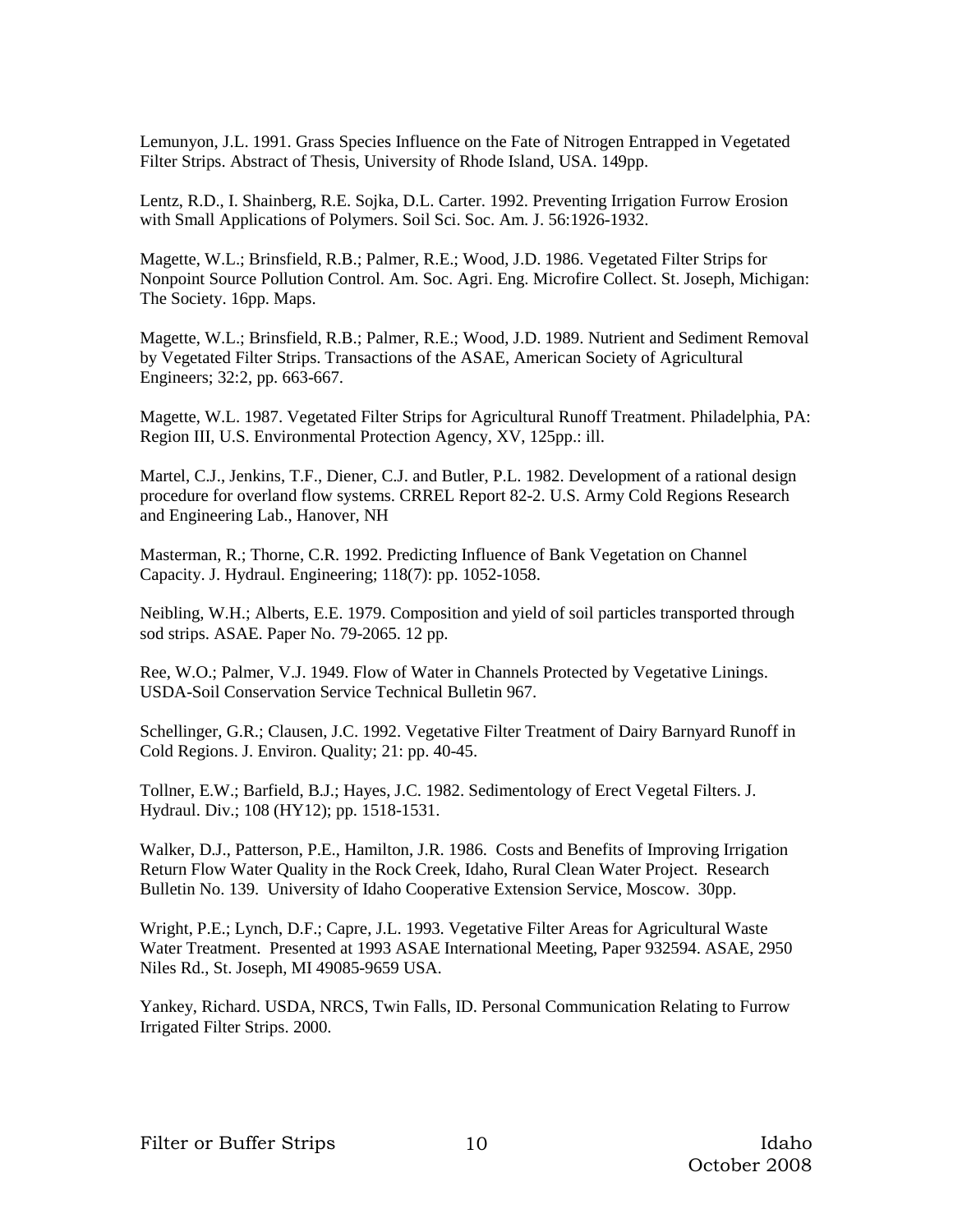# **TABLE 1 PLANTS RECOMMENDED FOR FILTER OR BUFFER STRIPS**

| <b>COMMON NAME</b>                            | <b>SCIENTIFIC NAME</b>         | $SEEDS/FT^2$ | <b>LBS/ACRE</b> |
|-----------------------------------------------|--------------------------------|--------------|-----------------|
| <b>GRASSES - PERENNIAL</b>                    |                                |              |                 |
| 20-30 inch rainfall or irrigated              |                                |              |                 |
| Creeping foxtail                              | Alopecurus arundinaceus        | 90           | 5 lbs/ac        |
| Orchardgrass                                  | Dactylis glomerata             | 96           | 8 lbs/ac        |
| Kentucky bluegrass                            | Poa pratensis                  | 100          | $2$ lbs/ac      |
| $17 - 20$ + inch rainfall or irrigated        |                                |              |                 |
| Smooth brome                                  | <b>Bromus</b> inermis          | 48           | $16$ lbs/ac     |
| Meadow brome                                  | Bromus biebersteinii           | 48           | 24 lbs/ac       |
| Tall fescue                                   | Festuca arundinaceus           | 50           | 10 lbs/ac       |
| $13 - 16 + inch$ rainfall                     |                                |              |                 |
| Intermediate wheatgrass                       | Thinopyrum intermedium         | 48           | 24 lbs/ac       |
| Pubescent wheatgrass                          | Thinopyrum intermedium         | 48           | $24$ lbs/ac     |
| Tall wheatgrass                               | Thinopyrum ponticum            | 48           | 24 lbs/ac       |
| Western wheatgrass                            | Pascopyrum smithii             | 48           | $16$ lbs/ac     |
| Thickspike wheatgrass                         | Elymus lanceolatus             | 48           | 16 lbs/ac       |
| Streambank wheatgrass                         | Elymus lanceolatus             | 48           | 16 lbs/ac       |
| $\leq$ 12 + inch rainfall                     |                                |              |                 |
| Crested wheatgrass                            | Agropyron cristatum/desertorum | 48           | 12 lbs/ac       |
| Siberian wheatgrass                           | Agropyron fragile              | 48           | 12 lbs/ac       |
| <b>LEGUMES - PERENNIAL</b><br>Alfalfa         | Medicago sativa                | 50           | $10$ lbs/ac     |
|                                               |                                |              |                 |
| <b>SMALL GRAINS - ANNUAL</b><br><b>Barley</b> | Hordeum vulgare                | 45           | $150$ lbs/ac    |
| Oats                                          | Avena sativa                   | 45           | $150$ lbs/ac    |
| Triticale                                     | Triticosecale rimpaui          | 45           | $150$ lbs/ac    |
| Wheat                                         | Triticum aestivum              | 45           | $150$ lbs/ac    |